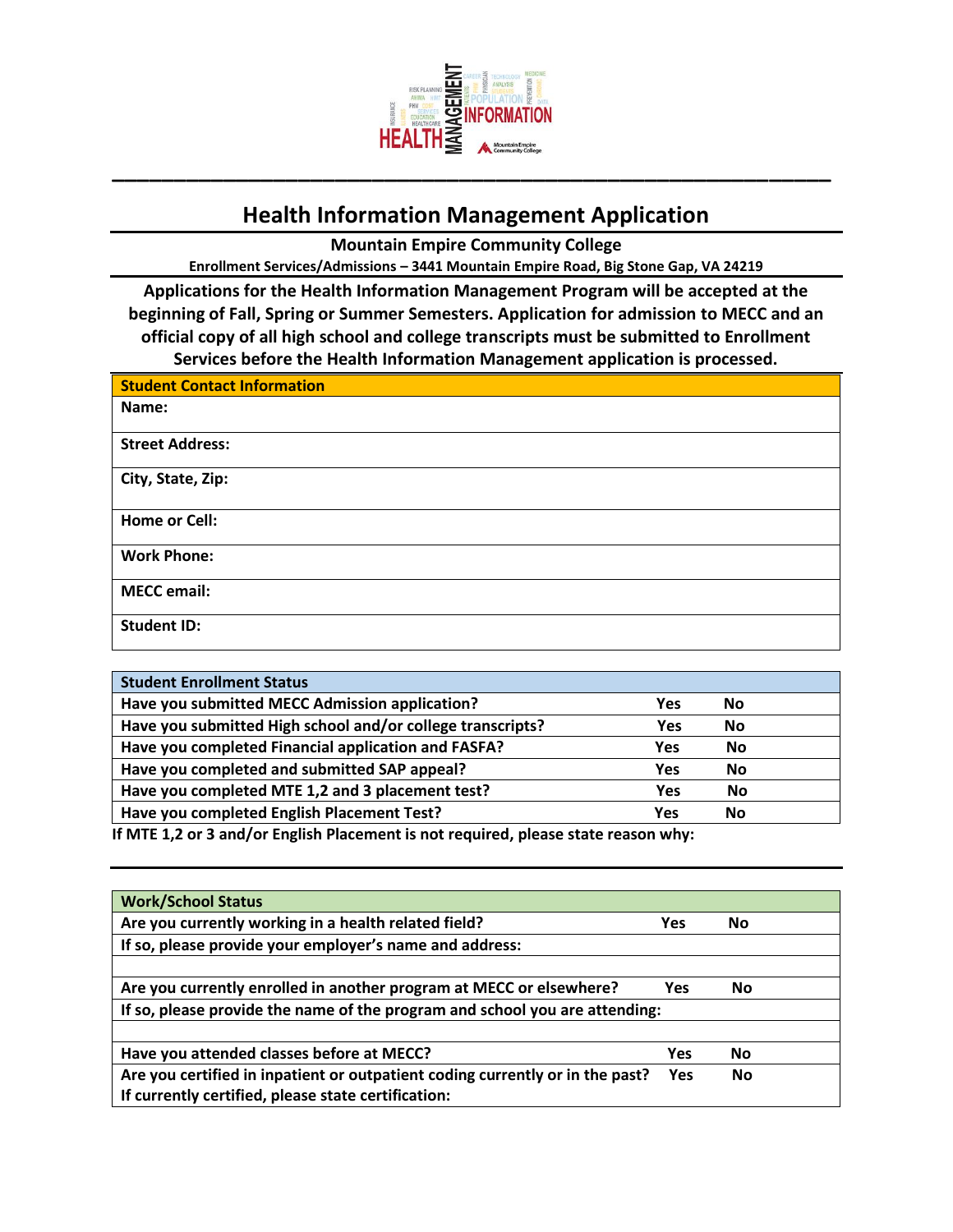

| Please list all colleges attended since high school |              |                        |                       |                                                             |  |  |  |
|-----------------------------------------------------|--------------|------------------------|-----------------------|-------------------------------------------------------------|--|--|--|
| Last college attended                               | <b>State</b> | <b>Degree Received</b> | Last year<br>attended | <b>Academic Standing at</b><br><b>Last College Attended</b> |  |  |  |
|                                                     |              |                        |                       | Good<br><b>Standing</b><br>Probation<br>ΙI                  |  |  |  |
|                                                     |              |                        |                       | Suspended<br>$\perp$<br><b>Dismissed</b><br>ΙI              |  |  |  |
|                                                     |              |                        |                       |                                                             |  |  |  |

| <b>Special Considerations</b>                                                                |            |           |  |  |  |
|----------------------------------------------------------------------------------------------|------------|-----------|--|--|--|
| Do you have a current CPR certification?                                                     | Yes        | No        |  |  |  |
| Are you willing to submit to a background check and drug screen?                             | <b>Yes</b> | <b>No</b> |  |  |  |
|                                                                                              |            |           |  |  |  |
| Do you have a home PC?                                                                       | Yes        | No        |  |  |  |
| *Note that several classes have technical requirements; they will be posted on the syllabus. |            |           |  |  |  |
| Apple, Mac, or Microsoft Edge notebooks are not compatible with Electronic Health Record     |            |           |  |  |  |
| applications used in the HIM program. Please review technical requirements with your         |            |           |  |  |  |
| instructor.                                                                                  |            |           |  |  |  |

**Health Information Management Applicants:** 

- **Textbooks: The HIM department has some textbooks in the Wampler Library for the sole use of HIM students. Other books and software packages will be available from the bookstore or from your instructor. If books are on loan from the Wampler library, the HIM student is solely responsible for check out and return of text books. Otherwise, books are available from the campus bookstore or they can be purchased or rented from an online source. Students are responsible for purchase of textbooks and software package (financial aid or personal finance).**
- **Certification Financial Requirements: Financial Aid does not cover the cost of certification. The HIM student is solely responsible for the cost of certification for American Academy of Professional Coders (AAPC), Certified Professional Coder Certification (CPC) and coding certifications through American Health Information Management Association (AHIMA) and other certifying organizations affiliated with the health information management profession. Note: When grants are available to assist HIM students with certifications, applications will be provided.**
- **Letter of Intent: The student shall prepare a letter of intent for evaluation by the program director. In the letter, the student shall explain why they want to enter the**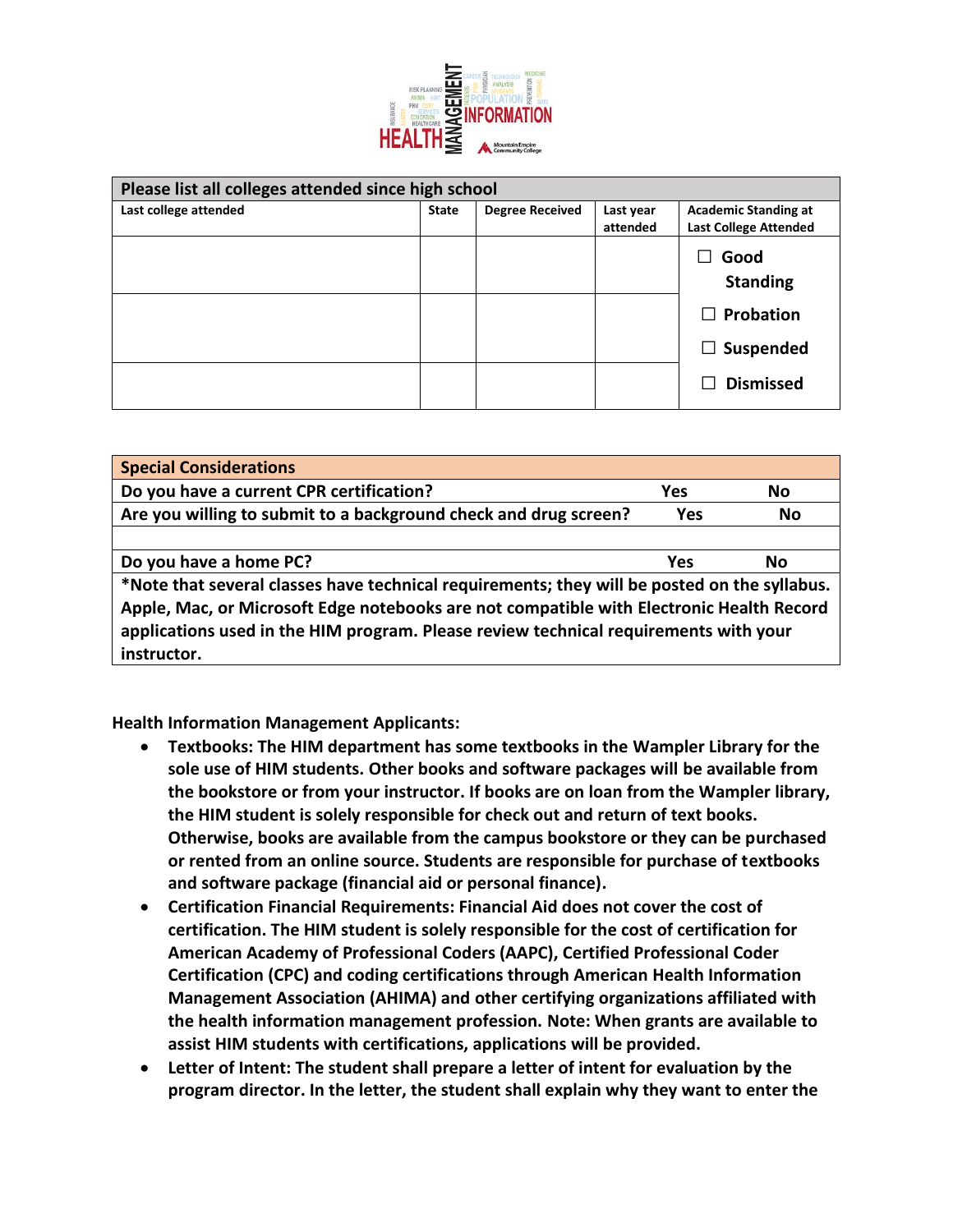

**field of health information management and what their educational and career expectations are for future growth. The letter of intent shall be two pages, double spaced and addressed to the Director of Health Information Management.** 

- **Grade Point Average – Electives: A minimum of 2.0 GPA will be accepted. A grade lower than a C for ENG 111 or ENG 112, Humanities, Social Science and General Elective courses will not be accepted. The student will be required to retake the course to improve the grade to a "C" or higher.**
- **Grade Point Average - Core HIM courses. A letter grade lower than a "C" will not be accepted and the student will risk being dropped from the HIM program.**
- **Financial Requirements: In addition to the usual tuition, the purchase of items such as laptops and tablets, background checks and drug screens are the financial responsibility of the individual student. A fee of \$105.00 will be charged to drug screen and criminal background check. Financial Aid may be used to cover the cost but is not always guaranteed.**
- **Academic Integrity Statement:**

**Academic work is evaluated on the assumption the work presented is the student's own, unless designated otherwise. Anything less is unacceptable and is considered academically dishonest. Specific terms related to academic dishonesty are defined as follows:** • **Cheating – Using or attempting to use unauthorized materials, information, or study aids in any academic work submitted for credit. Alteration or misuse of college documents pertaining to academic records by any means including computer resources or other equipment also is included within this definition of "cheating."**

• **Plagiarism – Submitting academic work for credit that includes material copied or paraphrased from published or unpublished work(s) without documentation.**

• **Fabrication – Deliberately falsifying or inventing any information or citation in academic work.** 

• **Facilitating Academic Dishonesty – Knowingly helping, attempting to help, or being helped by another to violate the College's policy on academic integrity.**

• **Any violations of academic integrity are subject to sanctions and/or disciplinary actions as outlined in the Student Conduct section of this handbook.**

## **Academic Information:**

**Enrollment/Registration:**

• **Enrollment procedures and class times are published online at www.mecc.edu several weeks before enrollment. Questions about enrollment not answered online should be directed to the Admissions Office. Students are responsible for assuring that they are enrolled in the appropriate classes and that adds, drops, swaps, and withdrawals are implemented as expected. Class registration is available online at MECC Online (www.mecc.edu/mecc-online) for students who have completed the admission process. You are encouraged to enroll as early as possible. You may adjust your schedule by adding, dropping, and/or swapping classes throughout the enrollment period. After the schedule adjustment period, you may drop classes or withdraw completely only in accordance with regulations stated in the current College Catalog. You are urged to promptly report any changes in your status online using**